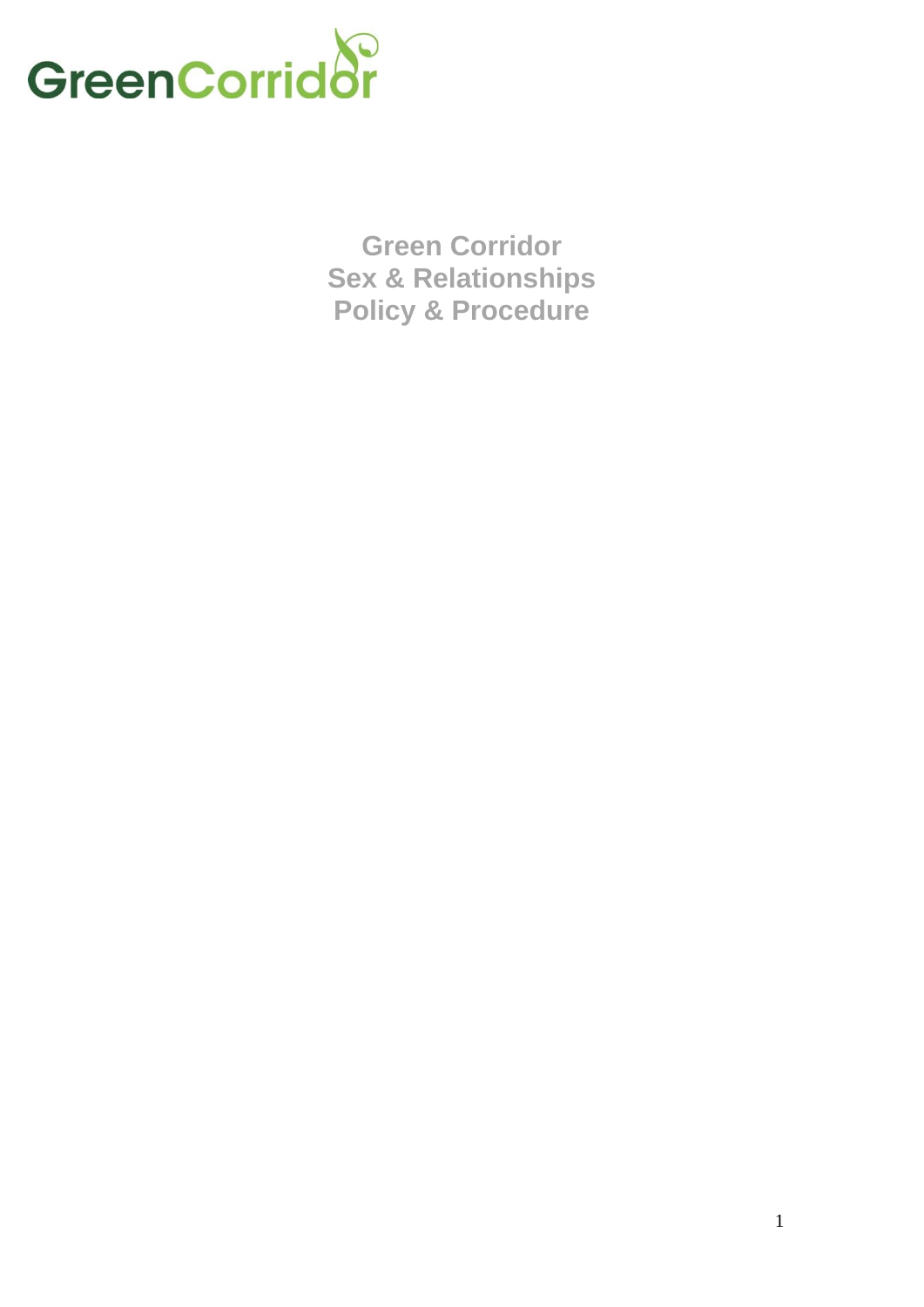

# Document Control

| Document Number           | 9                                                                                                                                                                      |
|---------------------------|------------------------------------------------------------------------------------------------------------------------------------------------------------------------|
| Description               | This document describes how Green Corridor support<br>young people with understanding social boundaries<br>and relationships, within and outside of Green<br>Corridor. |
| Document Type             | Policy and Procedure                                                                                                                                                   |
| Document Owner            | CEO                                                                                                                                                                    |
| <b>Document Approvers</b> | <b>Board of Trustees</b>                                                                                                                                               |
| Document Publisher        | <b>CEO</b>                                                                                                                                                             |
| <b>Approval Date</b>      |                                                                                                                                                                        |
| Date of Next Review       | November 2019                                                                                                                                                          |

| <b>Version</b> | Date     | <b>Comments</b> | Author  |
|----------------|----------|-----------------|---------|
| 1.0            | 14/11/18 | New Policy      | S Edney |

### **PRINCIPAL RELATED POLICIES & PROCEDURES**

| <b>Document Title</b> | Location                            |
|-----------------------|-------------------------------------|
| Safeguarding          | <b>GC Policies &amp; Procedures</b> |
|                       |                                     |

#### **CONFIRMATION OF RECEIPT OF POLICY & PROCEDURE**

| Name         |  |
|--------------|--|
| Job Title    |  |
| Line Manager |  |

I confirm I have received a copy of this policy and procedure and have read and understood the contents. I also confirm I have sought clarification from my line manager on any issues which I am not clear about.

Signed:

Date

Please return this signed copy to your individual Polices and Procedures folder for future reference.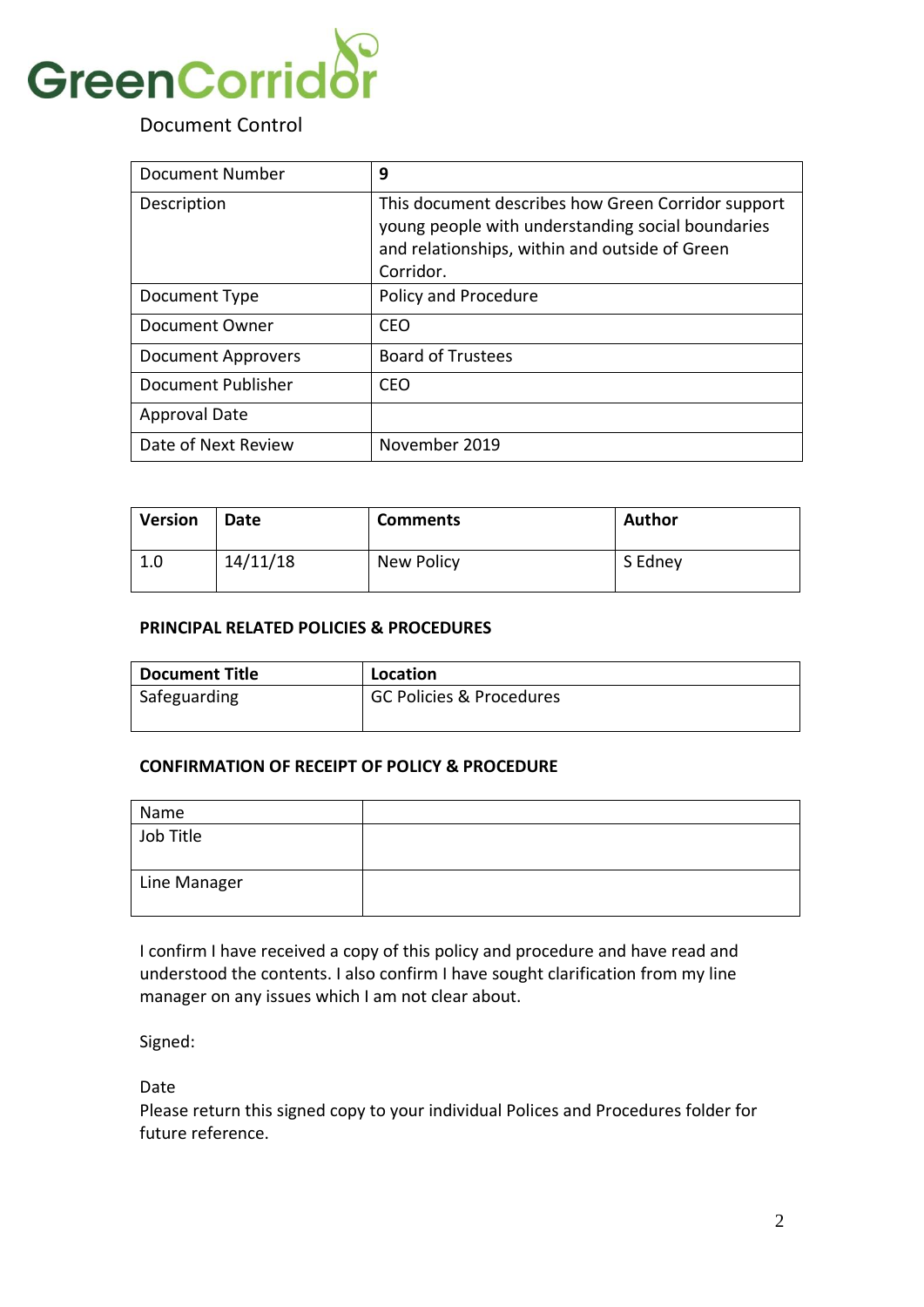

# **Context:**

This policy takes account of the Department for Education's *Guidance on Sex and Relationship Education* (July 2000 Department for Education 0116/2000) and outlines Green Corridor approach to the delivery of Sex and Relationships Education to all.

# **Principles:**

The promotion of our learners' wellbeing underlies everything we do at Green Corridor. All our young people have the right to be fully prepared for the challenges, opportunities and responsibilities of adult life. We will provide them with high quality education which enables them to gain a full understanding of their sexual development as well as how to deal with their emotions. They will learn about safety and risks in relationships and appreciate their sexual rights and responsibilities within our society today; now, and in the future.

## **Aims**

- To prepare our students for the challenges and responsibilities of adult life (Education Act 1996)
- To provide an objective, balanced and comprehensive sexual health and relationship education programme for all students taking into account their learning needs and emotional development.
- To provide a curriculum within a framework of equal opportunities and multicultural family values.
- To provide a safe, non-judgemental environment for students to explore, express and share their own feelings.
- To help and support our young people throughout their physical, emotional and moral development.
- To support young people through their sexual transition from childhood through adolescence to adulthood.
- To help young people develop skills to enable them to understand difference and gain an understanding of the need to respect themselves and others.
- To enable young people to develop decision making skills to allow them to make informed choices to keep themselves sexually safe.
- To educate students about the Law in the UK in relation to a range of sexual behaviours: consent, diversity, sexual exploitation, grooming, sexting etc.

*'Sex and Relationships Education should contribute to promoting the spiritual, moral, cultural, mental and physical development of pupils at school and of society and preparing pupils for the opportunities, responsibilities and experiences of adult life' 'Pupils should learn the significance of marriage and stable relationships as key building blocks of community and society' DfE Guidance 2000 .*

*The Children's Act 2004 suggests sex education is vital in 'promoting emotional wellbeing'.*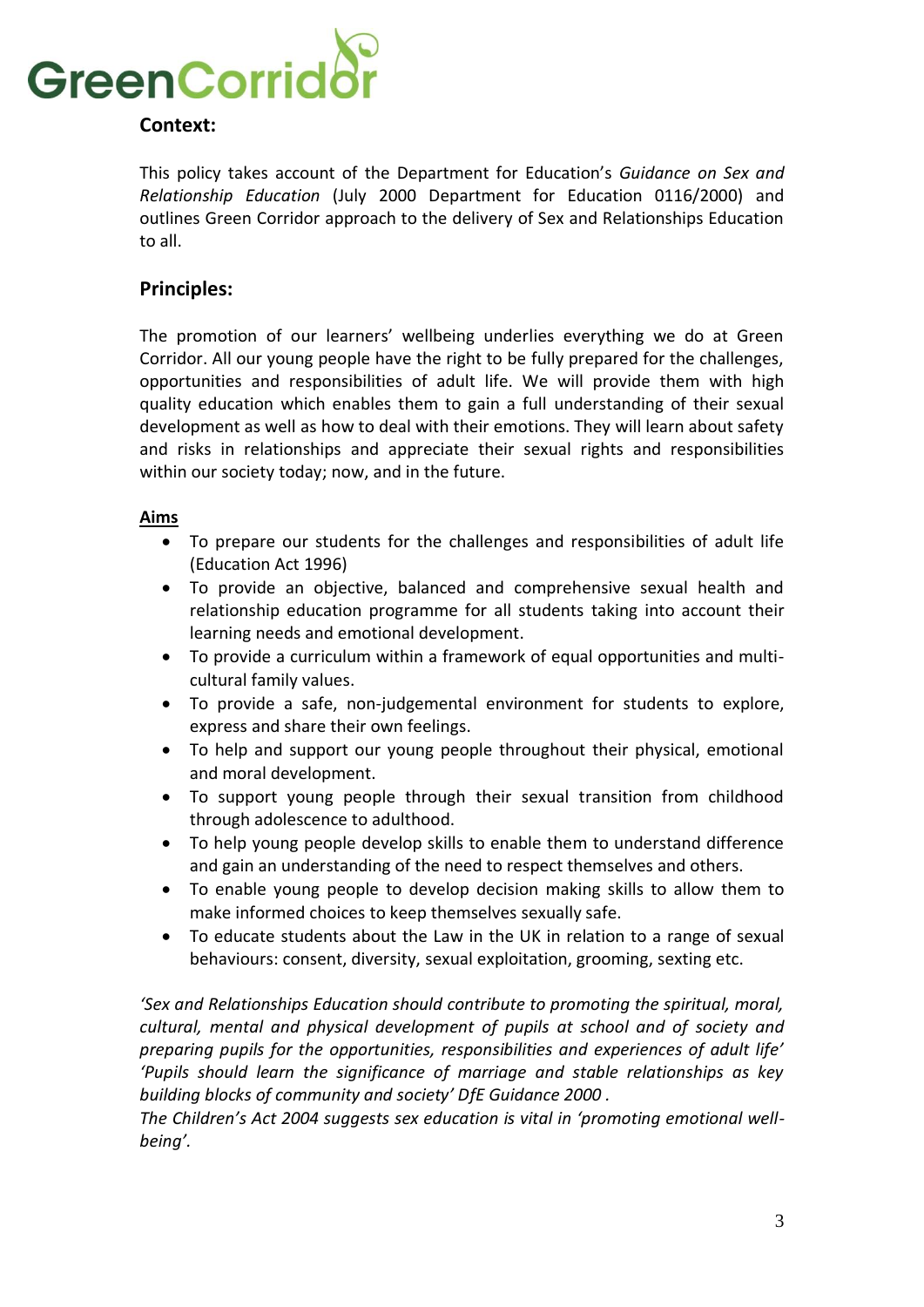

# **Teaching and Learning:**

SRE is seen as a collective responsibility; students follow a programme of study through the SRE curriculum. The Head of Centre and Youth Manager will be responsible for delivering the SRE curriculum. The following four principles are followed in regard to Sex and relationships education:

- 1. Knowledge and understanding about learning is fundamental to effective teaching.
- 2. Reflection is essential for effective learning.
- 3. Successful learning organisations are those which encourage a learning culture which impacts on all areas of the organisation.
- 4. The quality of teaching is a crucial factor in promoting effective learning.

These principles will underpin the delivery of the SRE curriculum to ensure that teaching results in effective learning.

Green Corridor will teach about all of the relationships that are legal in the UK: including Interracial relationships, Same Sex relationships, Being Single, Having different faiths to one another.

All teaching staff will have knowledge of research about learning which will support the design and delivery of learning opportunities.

Green Corridor will have an agreed vocabulary that will be used for all SRE work.

Staff will be aware of the range of learning styles, and plan learning to cater for and to develop these; within SRE this means using resources such as visual aids, dolls and video clips. Learners will take part in discussions, role plays, drama, quizzes, sorting activities and at times will benefit from the input of specialist organisations where appropriate.

It is also recognised that the provision of a safe, low stress but challenging learning environment is fundamental to learning particularly with regard to SRE. Due to the nature of the subject it is our aim for it to be consistently delivered throughout the year to reflect the needs of individual students as they develop and mature.

Reflection is essential for effective learning and young people will be encouraged to revisit concepts during drop in sessions.

Young people will be encouraged to be respectful and honest within the group and teaching staff will form effective relationships with learners to support them in this process. They will strive to empathise with them, maintain and develop their selfesteem and avoid young people feeling threatened or uncomfortable. Ground rules will be established, for example: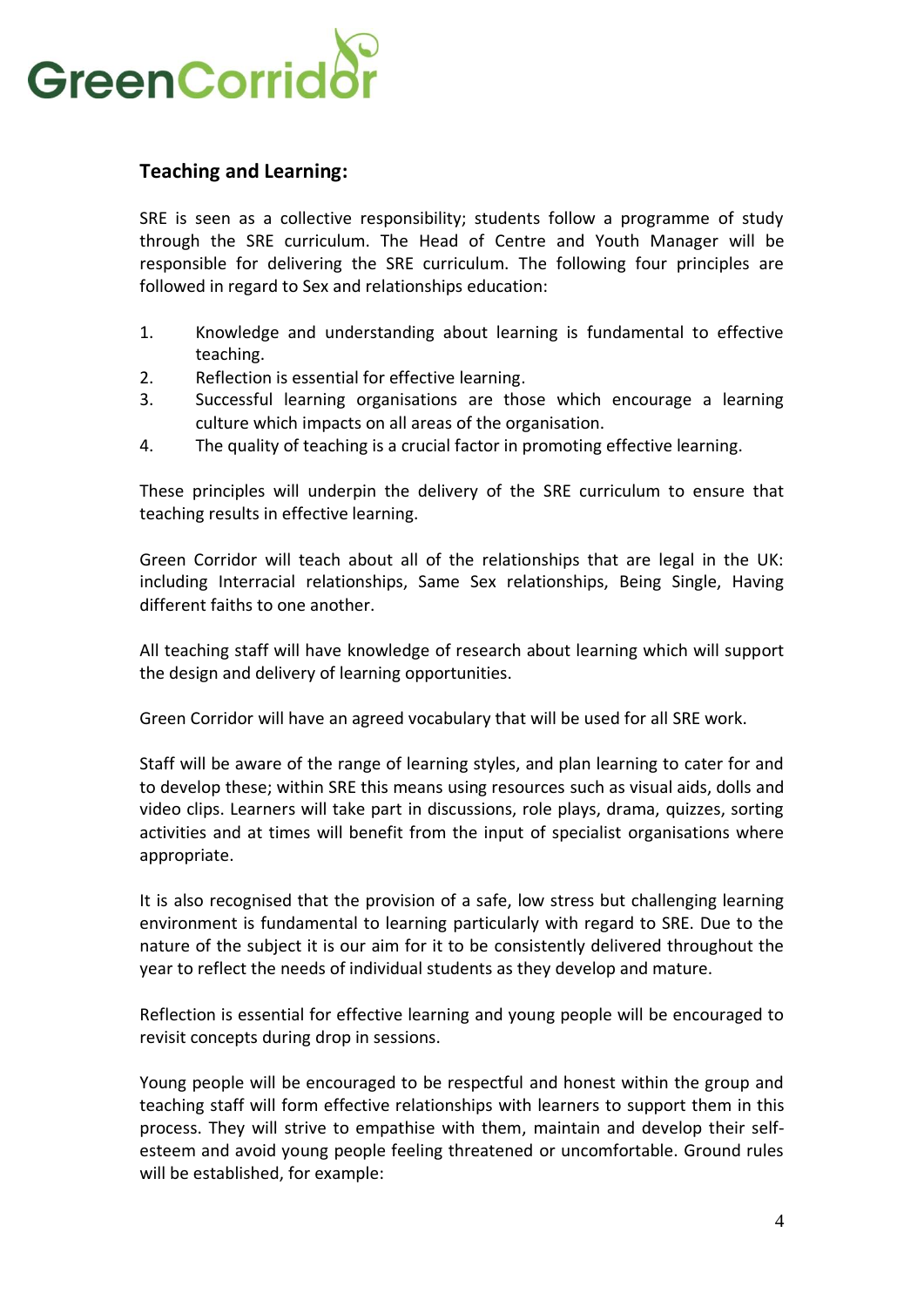

GROUND RULES EXAMPLES

- Encourage young peoples to use the biological words
- Use distancing techniques to ask questions about a fictional character.
- Young people may use role play with the fictional character to explore relevant issues. The fictional character may make risky decisions and the consequences are explored in a safe way.
- Young people will be supported to relate the character scenarios to their own lives. For example 'When we helped our character Aquib remember about public and private, that is the same for you'.
- Staff can offer separate tutorials on a 2-1 to clarify work from a group session where the work has been generalised.

Where possible young people will be involved in the planning and management of their own learning and reviewing their own achievement.

Staff will nurture and maintain a positive learning climate where young people feel safe. The language used will be clear, appropriate and accessible ensuring there are opportunities for the development of ideas.

In some cases depending on the content of the lesson students may be grouped according to age, gender or individual need. This will ensure that each student is receiving appropriate and relevant SRE.

Outside agencies including a Clinical Psychologist will be asked to support with the teaching of SRE where appropriate. The clinical psychologist will run specialist sexual health groups to support young people who are considered particularly vulnerable.

Parents will be informed of the content of the SRE programme at the beginning of the Autumn term and time will be made available during the structured learning conversation to discuss concerns that parents may have; as we feel that it essential for all students to receive SRE.

## **Time Allocation:**

Every half term each GC learner will be allocated 4 hours of SRE education.

## **Resources**

All resources used will be compatible with the policy guidelines. Particular importance will be placed on equal opportunities, and the accessibility of the materials to special needs students. Learners will be protected from teaching and materials which are inappropriate having regard to the age and cultural background of the young person concerned. Resources are kept in the operations cupboard in the administration office.